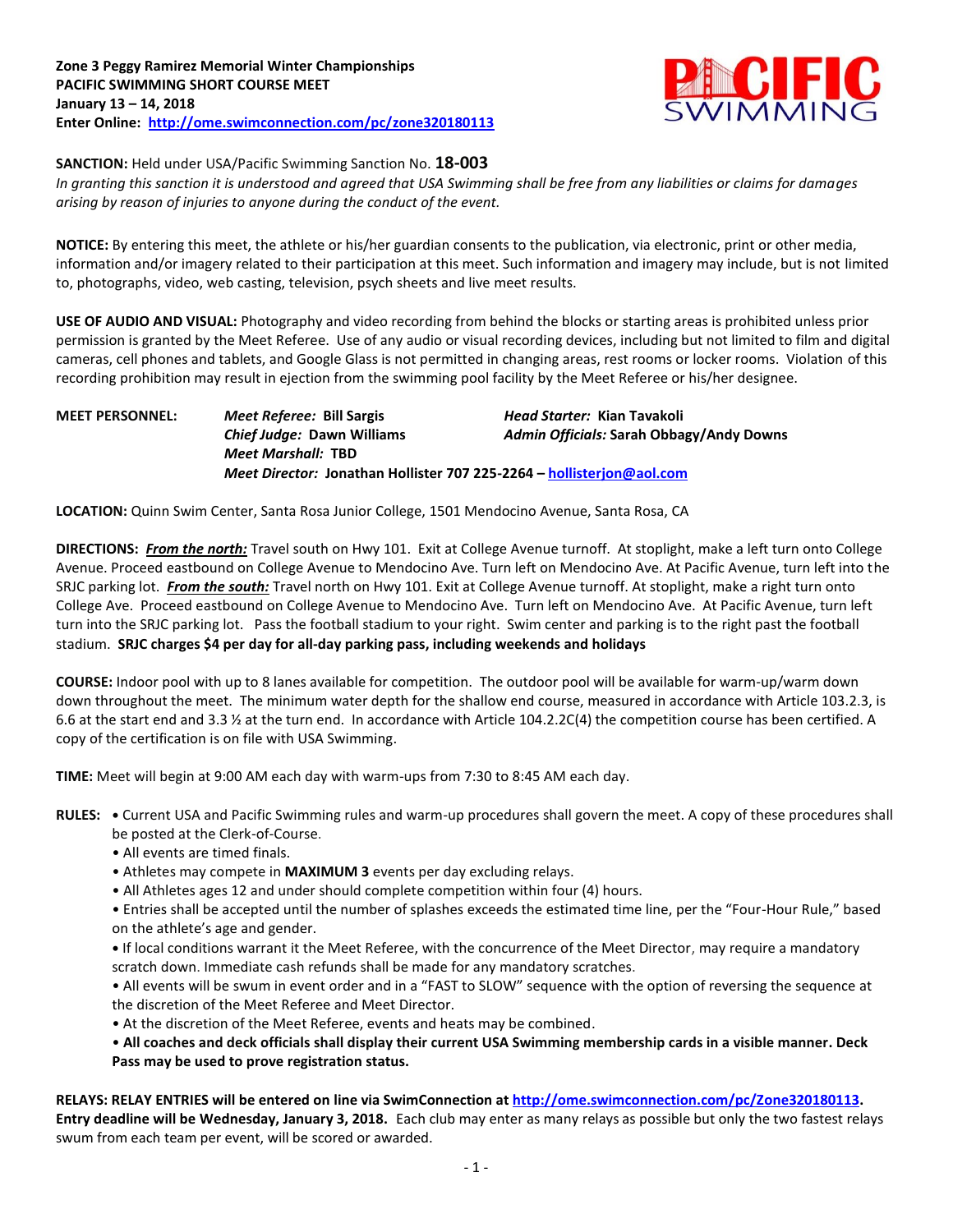**UNACCOMPANIED ATHLETES:** Any USA Swimming athlete-member competing at the meet shall be accompanied by a USA Swimming member-coach for the purposes of athlete supervision during warm-up, competition and warm-down. If a coach-member of the athlete's USA Swimming Club does not attend the meet to serve in said supervisory capacity, it is the responsibility of the athlete or the athlete's legal guardian to arrange for supervision by a USA Swimming member-coach. The meet director or meet referee may assist the athlete in making arrangements for such supervision; however, it is recommended that such arrangements be made in advance of the meet by the athlete's USA Swimming Club Member-Coach.

**RACING STARTS:** Any athlete entered in the meet shall be certified by a USA Swimming member-coach as being proficient in performing a racing start, or shall start each race from within the water. When unaccompanied by a USA Swimming member coach, it is the responsibility of the athlete or the athlete's legal guardian to ensure compliance with this requirement.

**RESTRICTIONS:** • Smoking and the use of other tobacco products is prohibited on the pool deck, in the locker rooms, in spectator

- seating on standing areas and in all areas used by athletes, during the meet and during warm-up periods.
- Sale and use of alcoholic beverages is prohibited in all areas of the meet venue.
- No glass containers are allowed in the meet venue.
- No propane heater is permitted except for snack bar/meet operations.
- All shelters shall be properly secured.
- Changing into or out of swimsuits other than in locker rooms or other designated areas is prohibited.
- No pets allowed on deck, other than service assistance animals.

• Destructive devices, to include but not limited to, explosive devices and equipment, firearms (open or concealed), blades, knives, mace, stun guns and blunt objects are strictly prohibited in the swimming facility and its surrounding areas. If observed, the Meet Referee or his/her designee may ask that these devices be stored safely away from the public or removed from the facility. Noncompliance may result in the reporting to law enforcement authorities and ejection from the facility. Law enforcement officers (LEO) are exempt per applicable laws.

• Operation of a drone, or any other flying apparatus, is prohibited over the venue (pools, athlete/coach areas, spectator areas and open ceiling locker rooms) any time athletes, coaches, officials and/or spectators are present.

## **ELIGIBILITY:** • This meet is open ONLY to athletes registered in Zone 3 of Pacific Swimming. **Clubs not registered with USA**

 **Swimming and Pacific Swimming for the year 2018 may NOT be represented in this meet. Their athletes may compete as unattached if the individual athlete has a current 2018 USA Swimming/Pacific Swimming membership.**

• Athletes shall be current (2018) members of USA Swimming and enter their name and registration number on the meet entry card exactly as they are shown on their Registration Card. If this is not done, it may be difficult to match the athlete with the registration database. The meet host shall check all athlete registrations against the SWIMS database and if not found to be registered, the Meet Director shall accept the registration at the meet (a \$10 surcharge shall be added to the regular registration fee). Duplicate registrations shall be refunded by mail.

• Athletes must have met the qualifying time shown below for each event entered. Coach-verified times will be accepted.

• Entries with **"NO TIME" will be Not be Accepted**

• Entry times submitted for this meet will be checked against a computer database and may be changed in accordance with Pacific Swimming Entry Time Verification Procedures. Athletes who enter an event, for which they do not have a qualifying time, shall not be eligible for refunds for those events.

• Disabled athletes are welcome to attend this meet and should contact the Meet Director or Meet Referee regarding any special accommodations on entry times and seeding per Pacific Swimming policy.

• Athletes 19 years of age and over may compete in the meet for time only, no awards. Such athlete shall meet standards for the 17-18 age group.

• Age on the first day of the meet shall determine the athlete's age for the entire meet.

• Awards for age group 15 and Over will be awarded as a combined age group.

• Athletes entering the 13-14/15 & Over 50 Breast, 50 Fly, or 50 Back must have swam the event as a 9-10 or 11-12 and achieved the 11-12 qualifying time for their gender or have swam the equivalent stroke in the 100 distance and achieved the qualifying time for their age group and gender.

**ENTRY FEES:** \$4.00 per event plus an \$8.00 participation fee per athlete. Entries will be rejected if payment is not sent at time of request. No refunds will be made except mandatory scratch downs. Relay \$9.00 per relay entry

**ONLINE ENTRIES:** To enter online go to **<http://ome.swimconnection.com/pc/zone320180113>** to receive an immediate entry confirmation. This method requires payment by credit card. Swim Connection, LLC charges a processing fee for this service, equal to \$1 per athlete plus 5% of the total Entry Fees. Please note that the processing fee is a separate fee from the Entry Fees. If you do not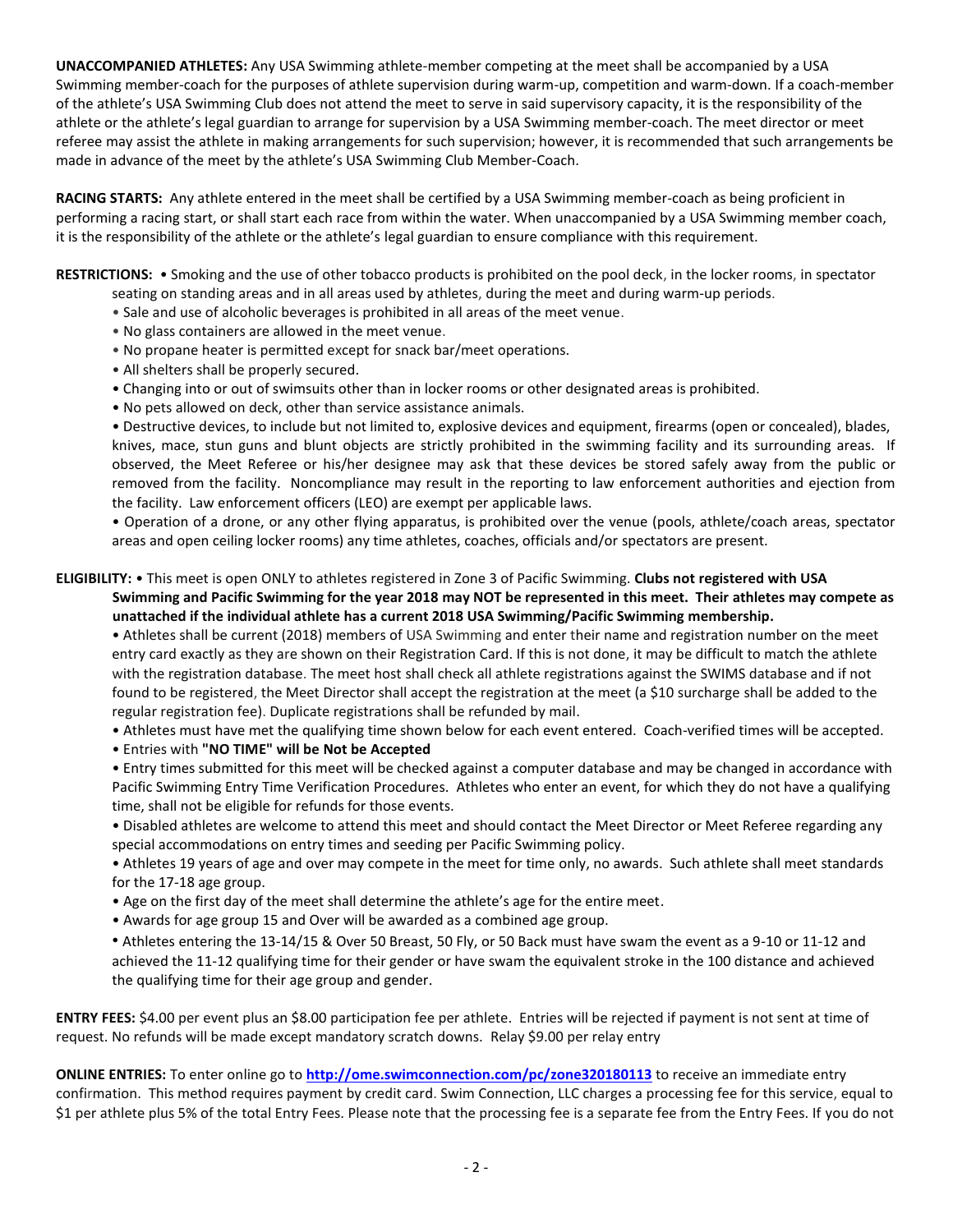wish to pay the processing fee, enter the meet using a mail entry. **Entering online is a convenience, is completely voluntary, and is in no way required or expected of an athlete by Pacific Swimming.** Online entries shall be accepted through **January 3, 2018.**

**MAILED OR HAND DELIVERED ENTRIES**: Entries shall be on the attached consolidated entry form. Forms shall be filled out completely and printed clearly with athlete's best time. Entries shall be postmarked by midnight, **Wednesday, December 27, 2017** or hand delivered by 6:30 p.m. **January 3, 2018**. No late entries will be accepted. Requests for confirmation of receipt of entries should include a self-addressed envelope.

| Make check payable to: Pacific Swimming Zone 3 |                                             |                       |
|------------------------------------------------|---------------------------------------------|-----------------------|
| Mail entries to: Jonathan Hollister            | Hand deliver entries to: Jonathan Hollister |                       |
| 433 Soscol Ave. #A100                          |                                             | 433 Soscol Ave. #A100 |
| Napa, CA 94559                                 |                                             | Napa, CA 94559        |

**CHECK-IN:** The meet shall be deck seeded. Athletes shall check-in at the Clerk-of-Course. No event shall be closed more than 30 minutes before the scheduled start of the session. Close of check-in for all individual events shall be no more than 60 minutes before the estimated time of the start of the first heat of the event. Athletes who do not check in shall not be seeded and shall not be allowed to compete in that event.

**SCRATCHES:** Any athletes not reporting for or competing in an individual timed final event that they have checked in for shall not be penalized. Athletes who must withdraw from an event after it is seeded are requested to inform the referee immediately.

**AWARDS:** Awards will be given to the coach or team representative at the end of the meet.

Finals - Ribbons 1st through 8th.

Relays - Ribbons 1st through 3rd.

Up to \$250.00 dollars will be given to the 1<sup>st</sup> place team to be used for a team function/party. (The money will be paid once receipts are provided)

Team trophies to  $2^{nd}$  and  $3^{rd}$  place teams

Female and Male athlete(s) in each age group with the highest accumulated points will be awarded.

**SCORING:** Individual Events – 11, 9, 8, 7, 6, 5, 4, 3, 2, 1 / Relays – 22, 18, 16, 14, 12, 10, 8,6,4,2

**ADMISSION:** Free. A program will be available for \$4.00

**SNACK BAR & HOSPITALITY:** A snack bar will be available throughout the competition. Coaches and working deck officials will be provided lunch. Hospitality will serve refreshments to timers and volunteers.

**MISCELLANEOUS:** No overnight parking is allowed. Facilities will not be provided after meet hours. **SRJC charges \$4 per day for allday parking pass, including weekends and holidays**

**MINIMUM OFFICIALS**: At least seven days prior to the start of the meet, meet management (Meet Director and/or Meet Referee) shall contact a representative from each club participating in the meet, and provide a preliminary inventory of the officials that club is required to provide for each session. Each club shall, by the start of the meet, provide to the Meet Director or designee a list of Officials who have agreed to represent that club during each session of the meet.

At the meet, meet management shall conduct an inventory of officials, and shall compare the number of athletes entered in each session by each club with the number of officials present representing each club. If meet management certifies that a club has not provided sufficient officials for any session of the meet in accordance with the table below, excluding finals in a trials and finals meet, the club will be fined \$100 per missing official per session of the meet.

| Club athletes entered in session | Trained and carded officials required |
|----------------------------------|---------------------------------------|
| $1 - 10$                         |                                       |
| $11 - 25$                        |                                       |
| $26 - 50$                        |                                       |
| 51-75                            |                                       |
| 76-100                           |                                       |
| 100 or more                      |                                       |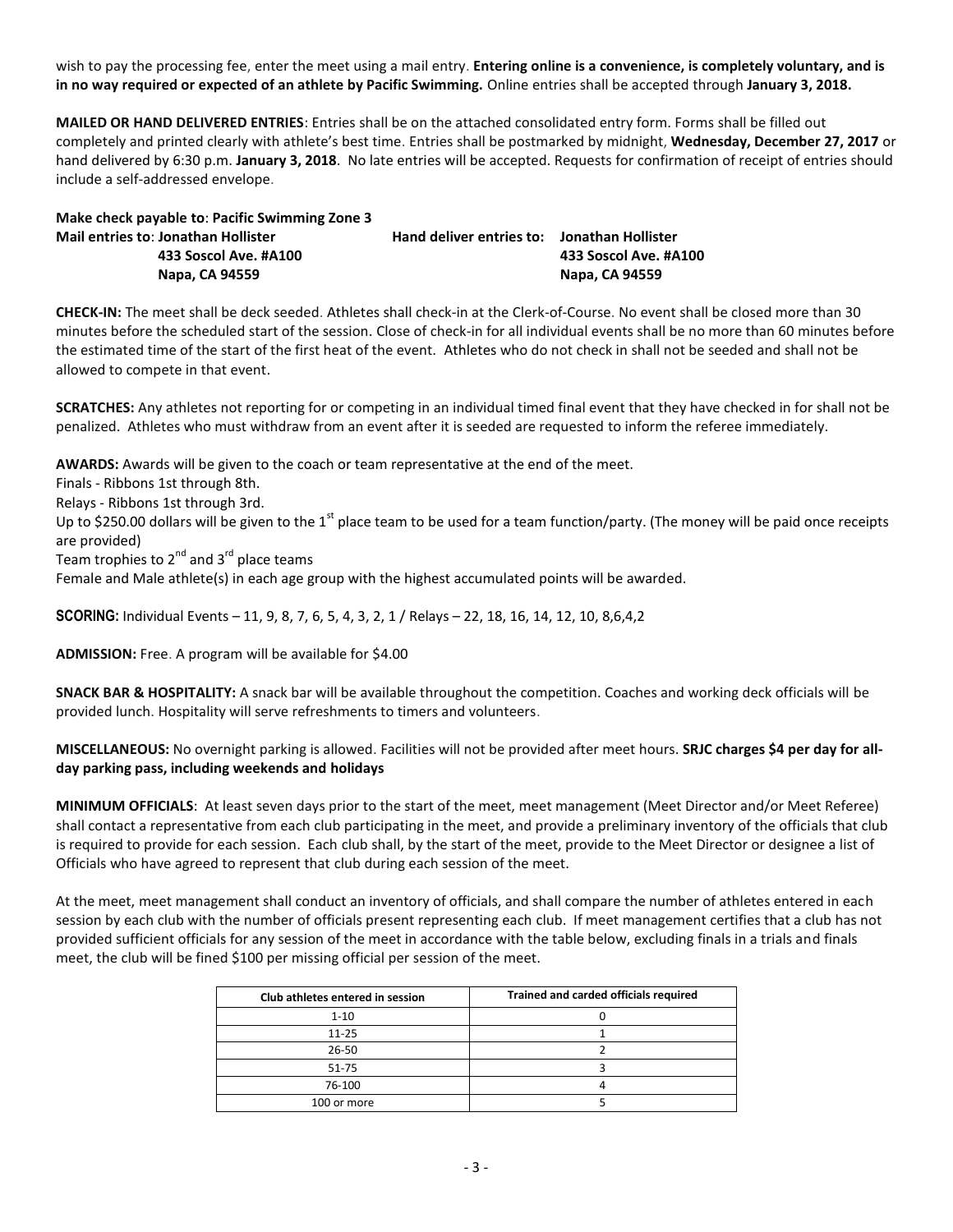\*Zone 3 will include assigned and working Colorado, Intermediary/ Chief Timing Judge, and Computer operator in the count of officials for a session although these positions are not carded. Zone 3 will accept uncarded Trainees in the count of officials for up to two sessions. Clubs may use officials "borrowed" from other clubs, or unattached officials at the meet who agree, to fulfill their obligation under the rule.

## **EVENT SUMMARY**

|           | Saturday      |               |                 | Sunday            |                |            |                   |  |  |
|-----------|---------------|---------------|-----------------|-------------------|----------------|------------|-------------------|--|--|
| 8 & Un    | $9 - 10$      | $11 - 12$     | $13-up$         | 8 & Un            | $9 - 10$       | $11 - 12$  | $13-up$           |  |  |
| 100 Med R | 200 Med R     | 50 Back       | 200 IM          | <b>100 Free R</b> | 200 Free R     | 100 Fly    | 200 Free          |  |  |
| 25 Back   | 50 Back       | 100 Breast    | 50 Back         | <b>50 Fly</b>     | <b>100 Fly</b> | 100 Back   | <b>100 Fly</b>    |  |  |
| 50 Breast | 100 Breast    | 200 Med R     | 100 Breast      | 50 Back           | 100 Back       | 200 Free R | 100 Back          |  |  |
| 25 Free   | 100 Free      | 100 Free      | 200 Med R       | 25 Breast         | 50 Breast      | 50 Breast  | <b>200 Free R</b> |  |  |
| 25 Fly    | <b>50 Fly</b> | <b>50 Fly</b> | 100 Free        | 50 Free           | 50 Free        | 50 Free    | 50 Breast         |  |  |
| 100 IM    | 200 IM        | 200 IM        | <b>50 Fly</b>   |                   | 200 Free       | 200 Free   | 400 IM            |  |  |
|           |               |               | <b>500 Free</b> |                   |                |            |                   |  |  |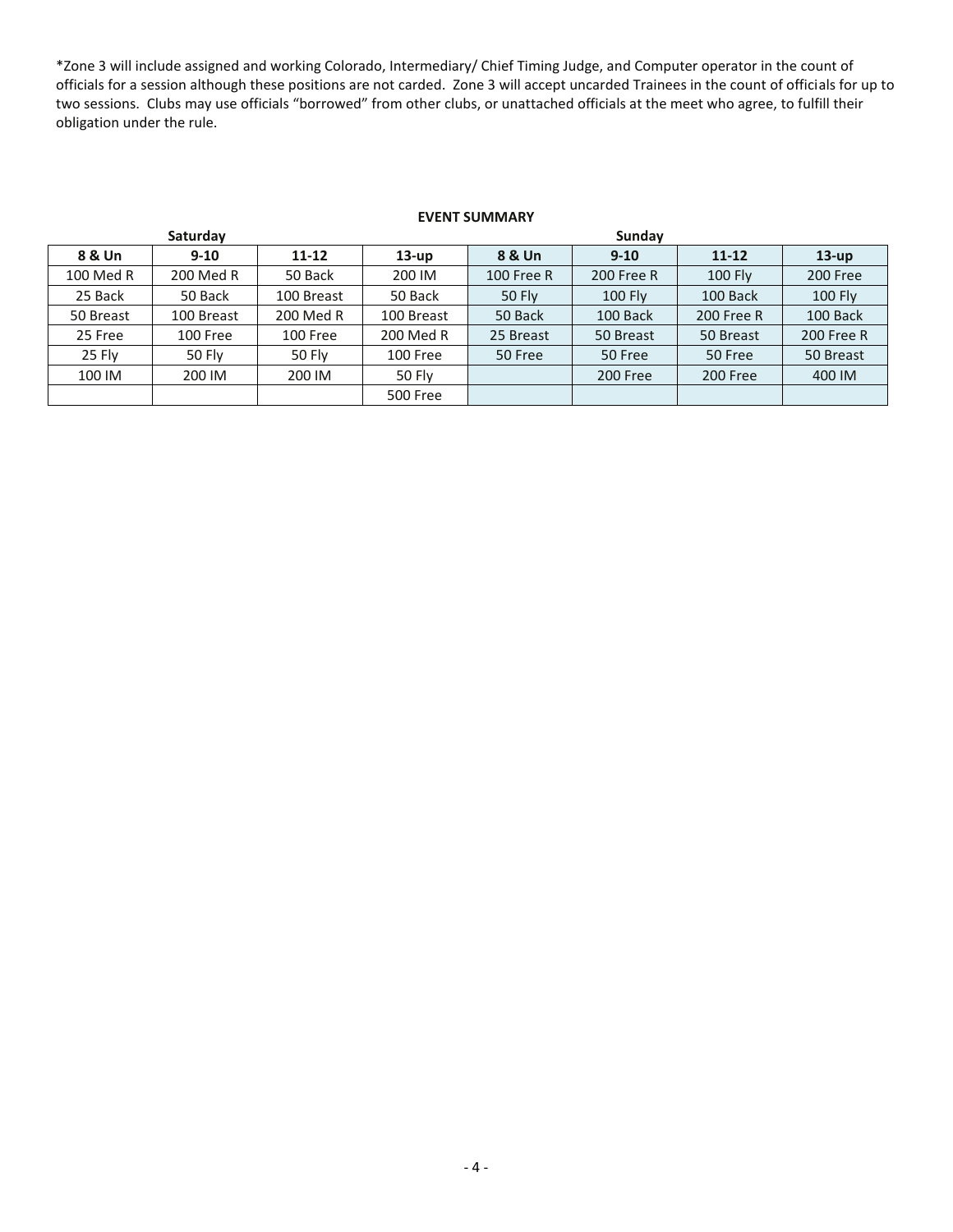| Girls<br># | Qual.<br>Time | Saturday<br>Event       | Qual.<br><b>Time</b> | Boys # |
|------------|---------------|-------------------------|----------------------|--------|
| 1          |               | 8 & Under 100 Med Relay |                      | 2      |
| 3          |               | 9-10 200 Med Relay      |                      | 4      |
| 5          | 2:44.09       | 13-14 200 IM            | 2:33.29              | 6      |
| 7          | 2:39.99       | 15 & Over 200 IM        | 2:26.29              | 8      |
| 9          | 36.89         | 11-12 50 Back           | 36.89                | 10     |
| 11         | 44.19         | 9-10 50 Back            | 44.09                | 12     |
| 13         | 28.49         | 8 & Under 25 Back       | 28.49                | 14     |
| 15         |               | 13-14 50 Back           |                      | 16     |
| 17         |               | 15 & Over 50 Back       |                      | 18     |
| 19         | 1:30.59       | 11-12 100 Breast        | 1:28.29              | 20     |
| 21         | 1:47.79       | 9-10 100 Breast         | 1:44.09              | 22     |
| 23         | 1:10.19       | 8 & Under 50 Breast     | 1:10.19              | 24     |
| 25         | 1:24.69       | 13-14 100 Breast        | 1:18.29              | 26     |
| 27         | 1:23.69       | 15 & Over 100 Breast    | 1:15.09              | 28     |
| 29         |               | 11-12 200 Med Relay     |                      | 30     |
| 31         |               | 13-14 200 Med Relay     |                      | 32     |
| 33         |               | 15 & Over 200 Med Relay |                      | 34     |
| 35         | 1:09.69       | 11-12 100 Free          | 1:08.39              | 36     |
| 37         | 1:22.79       | 9-10 100 Free           | 1:21.09              | 38     |
| 39         | 23.39         | 8 & Under 25 Free       | 23.49                | 40     |
| 41         | 1:07.69       | 13-14 100 Free          | 1:02.89              | 42     |
| 43         | 1:06.29       | 15 & Over 100 Free      | 59.89                | 44     |
| 45         | 35.49         | 11-12 50 Butterfly      | 35.49                | 46     |
| 47         | 43.29         | 9-10 50 Butterfly       | 42.29                | 48     |
| 49         |               | 8 & Under 25 Butterfly  | 27.39                | 50     |
| 51         |               | 13-14 50 Butterfly      |                      | 52     |
| 53         |               | 15 & Over 50 Butterfly  |                      | 54     |
| 55         | 2:52.99       | 11-12 200 IM            | 2:50.89              | 56     |
| 57         | 3:21.29       | 9-10 200 IM             | 3:20.39              | 58     |
| 59         | 2:12.29       | 8 & Under 100 IM        | 2:12.29              | 60     |
| 61         | 6:30.19       | 13-14 500 Free          | 6:09.09              | 62     |
| 63         | 6:20.19       | 15 & Over 500 Free      | 5:54.99              | 64     |

| Girls# |         | Sunday<br>Event          |         | Boys # |
|--------|---------|--------------------------|---------|--------|
| 65     |         | 8 & Under 100 Free Relay |         | 66     |
| 67     |         | 9-10 200 Free Relay      |         | 68     |
| 69     | 2:25.89 | 13-14 200 Free           | 2:16.99 | 70     |
| 71     | 2:22.79 | 15 & Over 200 Free       | 2:11.09 | 72     |
| 73     | 1:21.09 | 11-12 100 Butterfly      | 1:19.19 | 74     |
| 75     | 1:42.49 | 9-10 100 Butterfly       | 1:41.49 | 76     |
| 77     | 1:06.59 | 8 & Under 50 Butterfly   | 1:06.59 | 78     |
| 79     | 1:13.69 | 13-14 100 Butterfly      | 1:08.49 | 80     |
| 81     | 1:12.19 | 15 & Over 100 Butterfly  | 1:05.19 | 82     |
| 83     | 1:21.19 | 11-12 100 Back           | 1:19.09 | 84     |
| 85     | 1:35.39 | 9-10 100 Back            | 1:32.69 | 86     |
| 87     | 1:02.99 | 8 & Under 50 Back        | 1:02.99 | 88     |
| 89     | 1:14.19 | 13-14 100 Back           | 1:09.69 | 90     |
| 91     | 1:12.29 | 15 & Over 100 Back       | 1:06.09 | 92     |
| 93     |         | 11-12 200 Free Relay     |         | 94     |
| 95     |         | 13-14 200 Free Relay     |         | 96     |
| 97     |         | 15 & Over 200 Free Relay |         | 98     |
| 99     | 41.49   | 11-12 50 Breast          | 41.19   | 100    |
| 101    | 48.79   | 9-10 50 Breast           | 48.49   | 102    |
| 103    | 31.49   | 8 & Under 25 Breast      | 31.49   | 104    |
| 105    |         | 13-14 50 Breast          |         | 106    |
| 107    |         | 15 & Over 50 Breast      |         | 108    |
| 109    | 32.39   | 11-12 50 Free            | 31.39   | 110    |
| 111    | 36.49   | 9-10 50 Free             | 35.79   | 112    |
| 113    | 53.29   | 8 & Under 50 Free        | 53.29   | 114    |
| 115    | 31.19   | 13-14 50 Free            | 28.79   | 116    |
| 117    | 30.59   | 15 & Over 50 Free        | 27.49   | 118    |
| 119    | 2:32.79 | 11-12 200 Free           | 2:28.99 | 120    |
| 121    | 3:01.89 | 9-10 200 Free            | 2:53.69 | 122    |
| 123    | 5:49.19 | 13-14 400 IM             | 5:26.89 | 124    |
| 125    | 5:39.59 | 15 & Over 400 IM         | 5:13.99 | 126    |